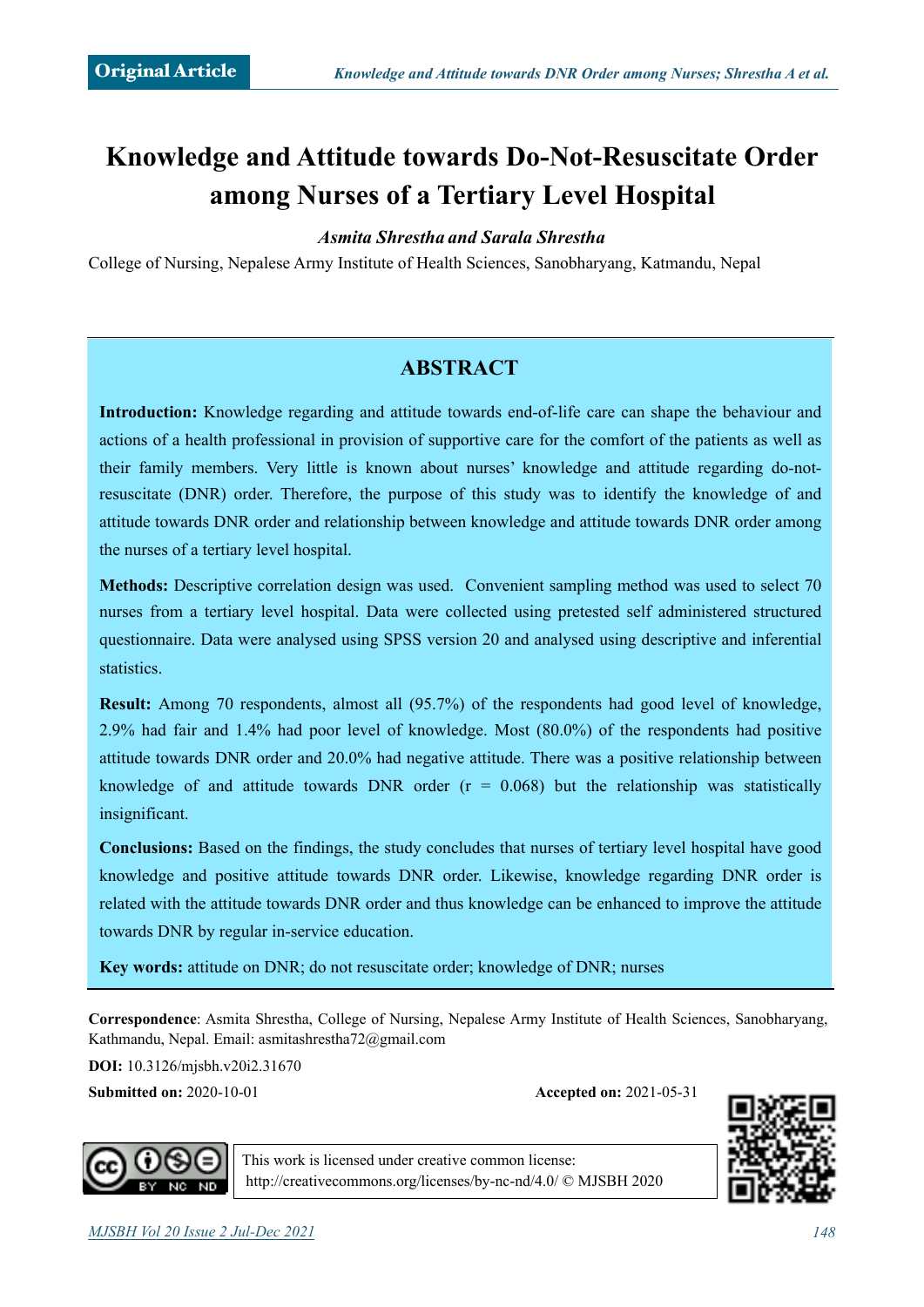## **INTRODUCTION**

Cardio-pulmonary resuscitation (CPR), introduced in  $1960$ ,<sup>1</sup> is an emergency lifesaving procedure that uses chest compressions along with artificial ventilation to restore spontaneous blood circulation and breathing in a person whose heart has stopped beating.2 It has become mandatory as a life saving measure for all patients suffering from cardiac arrest. However, it is not free from complications. Some of the complications observed following CPR are fracture of ribs, liver contusion and aspiration of fluid and vomit into the lungs and injury to tissues of chest etc.<sup>3</sup> Therefore, the use of CPR has become questionable in case of terminally ill patients without significant quality of life with added possibility of complications and burden of treatment.4,5 As a consequence, the concept of do-not-resuscitate (DNR) came into being in the care of terminally ill patients. DNR order is a medical order for health professionals to not to perform CPR on a patient when there is cardiac or pulmonary arrest.6 This order is made only after thorough consideration of the patient's situation. These situations include the patient's imminent death or in cases when CPR will only prolong patient's death, or when CPR will increase suffering and make death more painful.<sup>7</sup> A DNR order is meant to allow natural death in the end of life care.<sup>8</sup> Although, the concept of DNR order does not mean not to treat the terminally ill patient, this concept is often misunderstood and poorly complied by health professionals.9 So, to effectively use and prevent misuse of DNR order, health professional must be educated about DNR.4

Nursing care is directed towards meeting the comprehensive needs of patients and their families to prevent and relieve the symptoms and suffering of patients that are commonly associated with illness and dying.10 Similarly, Nepal Nursing Council, in its code of conduct spelled out that nurses should ensure that the health service consumer's physical, social and psychological needs are assessed and responded by recognising and responding compassionately to the needs of those who are in the last few days and hours of life $11$ 

Nurses are vital to end-to-life care as they are the ones present at bedside, having the opportunity to

observe behaviours and actions that are barriers to peaceful and dignified death while providing endof-life care.12 In practice, not many nurses fully understand what DNR order means and how it is applied even though the term comes very often in clinical settings. Nurses need to be aware of and have an active role in understanding and developing DNR policies, and positive attitude to provide ethically sound care and alleviating suffering of terminally ill patients.<sup>7,12</sup> They need to put ethical principle, such as veracity and autonomy into action in providing end of life care and have to support families and patients in making a DNR decision.13 However, very few studies have been conducted regarding the nurses' understanding of DNR order. Therefore, this study was conducted to identify knowledge of and attitude towards DNR order among nurses of a tertiary level hospital. The knowledge of DNR meant possession of information related to its meaning, decision making process and provision of care, medical management and documentation. Likewise, attitude towards DNR meant attitude related to factors influencing DNR, feelings surrounding DNR status, decision making and provision of care, medical management of patient with DNR order and strategies to help deal with patient with DNR order. The findings of this study would be useful to hospital authority to understand the status of knowledge and attitude of nurses related to DNR order. This information can be useful in maintaining conducive environment and in planning in-service education on DNR order. This will facilitate in provision of supportive care to patients and their families in need of end of life care.

# **METHODS**

This descriptive correlation study was conducted at Shree Birendra Hospital, Chhauni, Kathmandu, which is a tertiary level central hospital of the Nepalese Army. The study population consisted of nurses with certificate or bachelor level nursing qualification and working in selected units of SBH namely critical care units (ICUs), step down unit, neuro ICU, emergency unit and medical units (Medical I and Medical II). These units were selected as these are the units where death and dying are more frequently encountered by nurses. Total 80 nurses were working in these units. Out of them, 70 nurses were available during the period of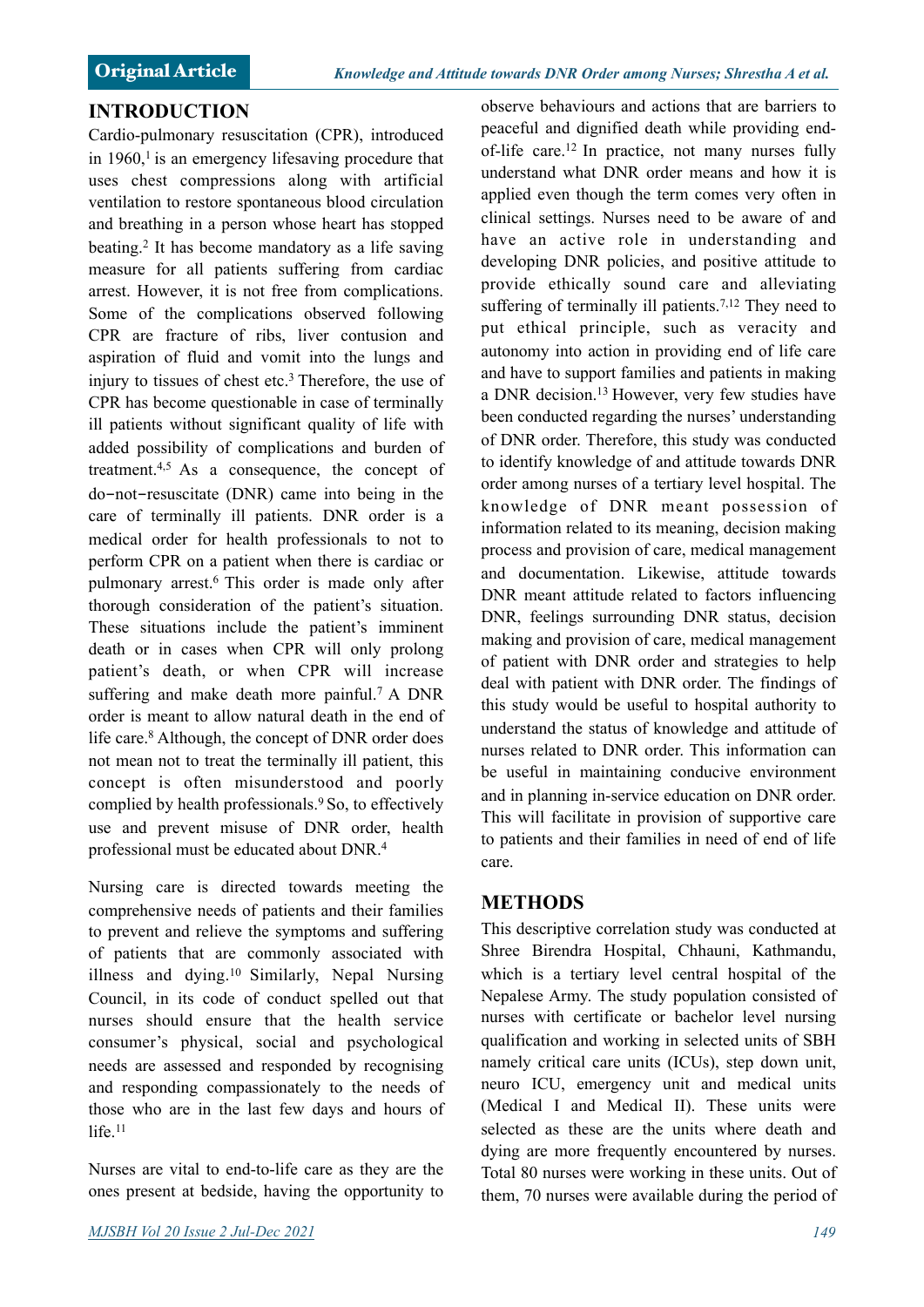data collection and remaining 10 were on leave. So a convenience sampling technique was used to include 70 available nurses all of whom responded to the questionnaire.

A self-administered structured questionnaire was developed to measure the study variables through literature review. Instrument consisted of three parts. The first part included questions related to demographic variables. The second part included items related to knowledge regarding DNR order and the third part included items related to attitude regarding DNR order. The instrument was pretested among eight nurses working in surgical and high care units of SBH and instrument was finalised before using it for data collection.

Research proposal and ethical clearance was obtained from the institutional research committee of Nepalese Army Institute of Health Sciences (NAIHS), College of Nursing. After obtaining written permission for data collection from SBH respondents were approached in their work units. Objectives of the research study were cleared and informed written consent was obtained. The researcher was present while the respondents filled the questionnaire to prevent data contamination through consultation. It took about 20 minutes to the respondents to fill up the questionnaire. In a day eight to 12 respondents were approached. Data was collected during the two weeks period from 2019/08/18 to 2019/09/02.

Collected data were coded and entered in SPSS version 20. Data were analysed using descriptive statistical methods such as frequency, percentage, mean and standard deviation. A non-parametric inferential statistics i.e. Spearman rho test was used to analyse the correlation between knowledge and attitude scores due to non-normal distribution of data. The level of significance was set at 0.05.

# **RESULTS**

The mean age of the respondents was 25.4 years  $(SD = \pm 5)$ . Majority (54.3%) of the respondents had PCL nursing qualification. Majority (62.9%) of the respondents had up to five years of clinical experience. Highest proportion (28.6%) of the respondents was working in ICU and majority (58.6%) of the respondents had up to one year of work experience in the present station. Only 2.9% of the respondents had participated in conference, workshop or seminar related to DNR order. Most (84.3%) of the respondents got information about DNR order from the clinical experience and only 27.1% of the respondents received information regarding DNR from pre-service education.

Table 1 reveals that all (100.0%) respondents answered correctly to the statement that "DNR does not mean no-care". Almost all (94.3%) knew correctly that CPR is not done in patients with DNR order. Almost all (90.0%) respondents answered correctly on the statement that "the basis for DNR order is medical judgment along with patient's wish." Table 2 reveals that almost all respondents knew different care components of patients with DNR order.

Table 3 shows that almost all (97.1%) of the respondents knew pain relieving medicines are administered to patients with DNR order as per need. Same percentage of the respondents knew that DNR order is given in written form. While 24.3% of the respondents did not know that

| Table 1. Respondents' Knowledge regarding Meaning |
|---------------------------------------------------|
| of DNR and Decision-Making Process in DNR Order   |
| $(N = 70)$                                        |

| <b>Statements</b>                                                                                                        | <b>Yes</b>    | N <sub>o</sub> |
|--------------------------------------------------------------------------------------------------------------------------|---------------|----------------|
|                                                                                                                          | N(%)          | N(%)           |
| <b>Meaning of DNR</b>                                                                                                    |               |                |
| DNR does not mean withholding all<br>treatment*                                                                          | (97.1)        | 68 2 (2.9)     |
| Supportive measures are performed in<br>the patient with DNR orders*                                                     | 54<br>(77.1)  | 16<br>(22.9)   |
| DNR does not mean "no-care"*                                                                                             | 70<br>(100.0) |                |
| DNR does not mean "do-not-treat"*                                                                                        | 68<br>(97.1)  | 2<br>(2.9)     |
| CPR is not done in patient with DNR<br>order                                                                             | 66<br>(94.3)  | 4<br>(5.7)     |
| <b>Decision Making Process</b>                                                                                           |               |                |
| Only physician can place DNR order                                                                                       | 45<br>(64.3)  | 25<br>(35.3)   |
| The basis for DNR order is a medical<br>judgment along with patient's wish                                               | 63<br>(90.0)  | 7<br>(10.0)    |
| DNR cannot be overruled                                                                                                  | 48<br>(68.6)  | 22<br>(31.4)   |
| For placing DNR order, patient's wish<br>is necessary*                                                                   | 61<br>(87.1)  | 9<br>(12.9)    |
| Nurse is obligated to initiate CPR if<br>there is no DNR designation<br>$\sim$ $\sim$ $\sim$ $\sim$ $\sim$ $\sim$ $\sim$ | 57<br>(81.4)  | 13<br>(18.4)   |

*\*Negative statement converted to positive statement*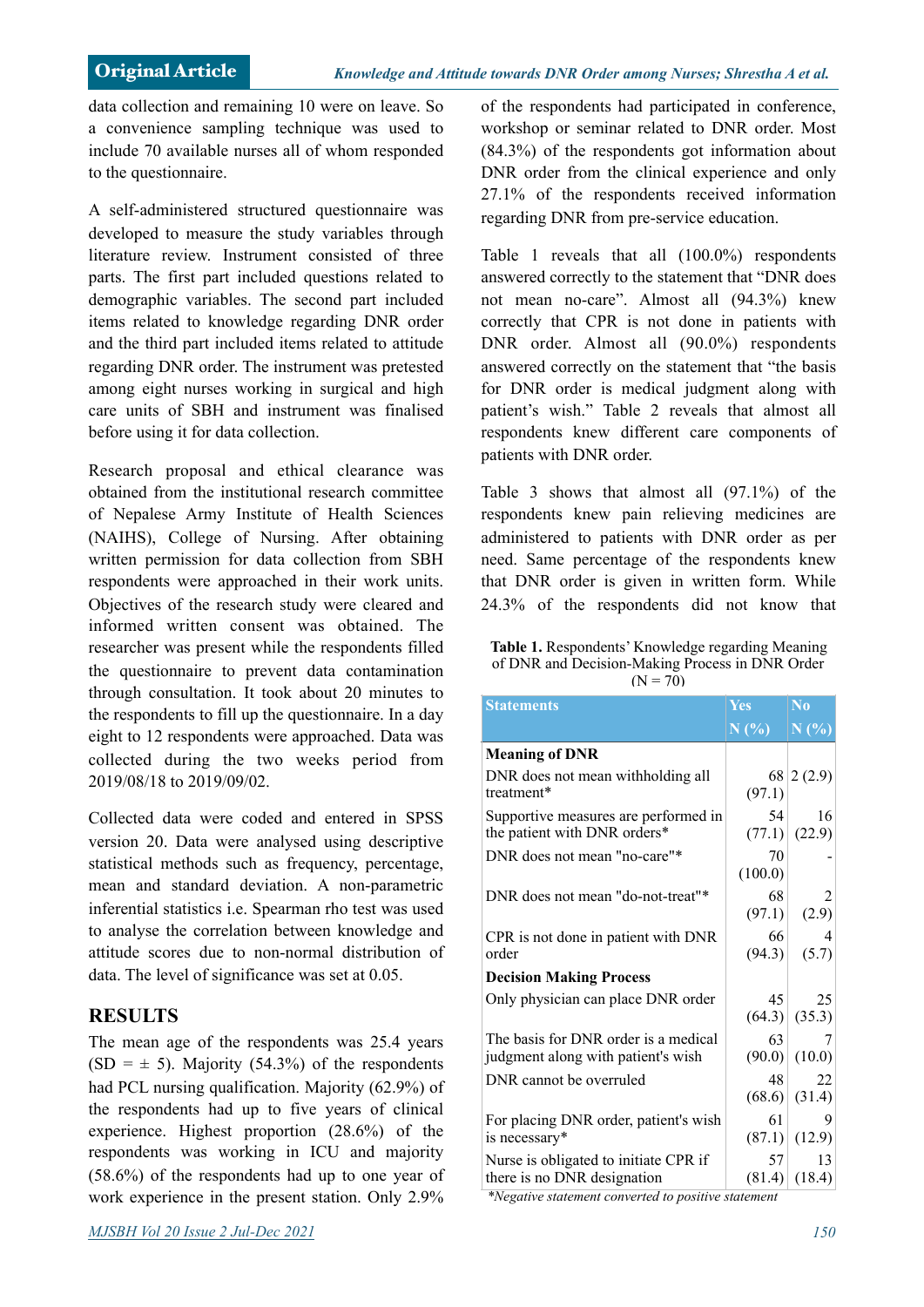| Table 2. Respondents' Knowledge regarding Provision |  |
|-----------------------------------------------------|--|
| of Care to Patients with DNR Order ( $N = 70$ )     |  |

| <b>Provision of Care</b>             | <b>Yes</b>                  | No.                                    |
|--------------------------------------|-----------------------------|----------------------------------------|
|                                      | $N(\overline{\frac{9}{6}})$ | $\overline{\rm N}$ $(\overline{\!\%})$ |
| Gastric feeding is continued even    | 67                          | 3                                      |
| if patient gets DNR order.           | (95.7)                      | (4.3)                                  |
| Intravenous feeding is continued in  | 66                          | 4                                      |
| patient with DNR order.*             | (94.3)                      | (5.7)                                  |
| Hygiene care is essential in patient | 66                          | 4                                      |
| with DNR order.                      | (94.3)                      | (5.7)                                  |
| If bleeding occurs in a patient with | 66                          | 4                                      |
| DNR order, it should be controlled.  | (94.3)                      | (5.7)                                  |
| Oxygen administration should be      | 67                          | 3                                      |
| continued in a patient with DNR      | (95.7)                      | (4.3)                                  |
| $order.*$                            |                             |                                        |
| Emotional support is required to     | 69                          |                                        |
| family as well as the patient with   | (98.6)                      | (1.4)                                  |
| DNR order.                           |                             |                                        |
| In patient with DNR order,           | 67                          | 3                                      |
| positioning cannot be neglected.*    | (95.7)                      | (4.3)                                  |

*\*Negative statement converted to positive statement* 

diagnostic investigations cannot be stopped in patient with DNR order.

Table 4 reveals that highest proportion (45.7%) of the respondents agreed to the positive statement that medical condition of the patient should be considered in DNR order. Majority (62.9%) of the respondents strongly agreed to the positive statement that patient with DNR order should receive humanistic care to make them safe, happy and healthy.

Table 5 reveals that majority (57.1%) of respondents strongly agreed that patient's DNR wish must be respected. Similarly on the provision of care, the statement supportive care should be continued in patients having DNR order is strongly agreed by majority (68.6%) of the respondents.

Table 6 reveals that the majority (55.7%) of the respondents strongly agreed with the positive statement that monitoring of vital signs, ECG and CVP should be continued even if the patients have DNR order. Majority (58.6%) of respondents strongly agreed to the positive statement that efforts should be made to ensure that the patient is comfortable.

Table 7 shows that almost all (95.7%) of the respondents had good level of knowledge, 2.9% had fair level of knowledge and 1.4% had low poor level of knowledge. Likewise, most (80.0%) of the *MJSBH Vol 20 Issue 2 Jul-Dec 2021 151*

| Table 3. Respondents' Knowledge regarding Medical |
|---------------------------------------------------|
| Management of Patient with DNR Order and          |
| Documentation of DNR Order ( $N = 70$ )           |

| <b>Statements</b>                                                                                               | <b>Yes</b><br>N(%    | $\bf No$<br>N(%) |
|-----------------------------------------------------------------------------------------------------------------|----------------------|------------------|
|                                                                                                                 |                      |                  |
| <b>Medical management</b>                                                                                       |                      |                  |
| Pain relieving medicines are<br>administered to patient with DNR<br>order as per need.                          | 68 (97.1)            | (2.9)            |
| In a patient with DNR, performing<br>chest compression is withheld.                                             | 60(85.7)             | 10<br>(14.3)     |
| Resuscitation drugs are not<br>administered in a patient with DNR<br>order *                                    | 59 (84.3)            | 11<br>(15.7)     |
| In a patient with DNR order,<br>artificial airway is not inserted even<br>if respiration stops.*                | 55 (78.6)            | 15<br>(21.4)     |
| In a patient with DNR order,<br>defibrillator/ cardio version is not<br>used even when heart stops<br>beating.* | 62 (88.6) 8 (11.4)   |                  |
| Diagnostic investigations cannot be<br>stopped even though patient is in<br>DNR order.*                         | 53 (75.7)            | 17<br>(24.3)     |
| <b>Documentation</b>                                                                                            |                      |                  |
| DNR order is given in written form.                                                                             | 68 (97.1)            | 2(2.9)           |
| DNR order in oral form is illegal.*                                                                             | 63 (90.0) $ 7(10.0)$ |                  |
| CPR is compulsory if DNR is not in<br>written form.                                                             | 58 (82.9)            | 12<br>(17.1)     |

*\*Negative statement converted to positive statement* 

respondents had positive attitude towards DNR order. Spearman correlation analysis of knowledge and attitude scores of the respondents towards DNR order revealed a positive but weak relationship  $(R =$ 0.068). This relationship was statistically insignificant (p value =  $0.576$  which is  $> 0.05$  level of significance).

### **DISCUSSION**

Discussion on nurses' knowledge regarding DNR Order:

In regards to knowledge on the meaning of DNR domain, the present study found that all (100.0%) of the respondents had knowledge that DNR does not mean 'no-care'. This finding is somewhat similar to the finding of study conducted in Syrian Arab Republic among 140 critical care nurses, which found that 83.6% nurses knew that DNR does not mean do-not-care.<sup>14</sup> The present study also found that almost all (94.3%) respondents knew correctly that CPR is not done in patient with DNR order whereas the study done in 66 NICU nurses of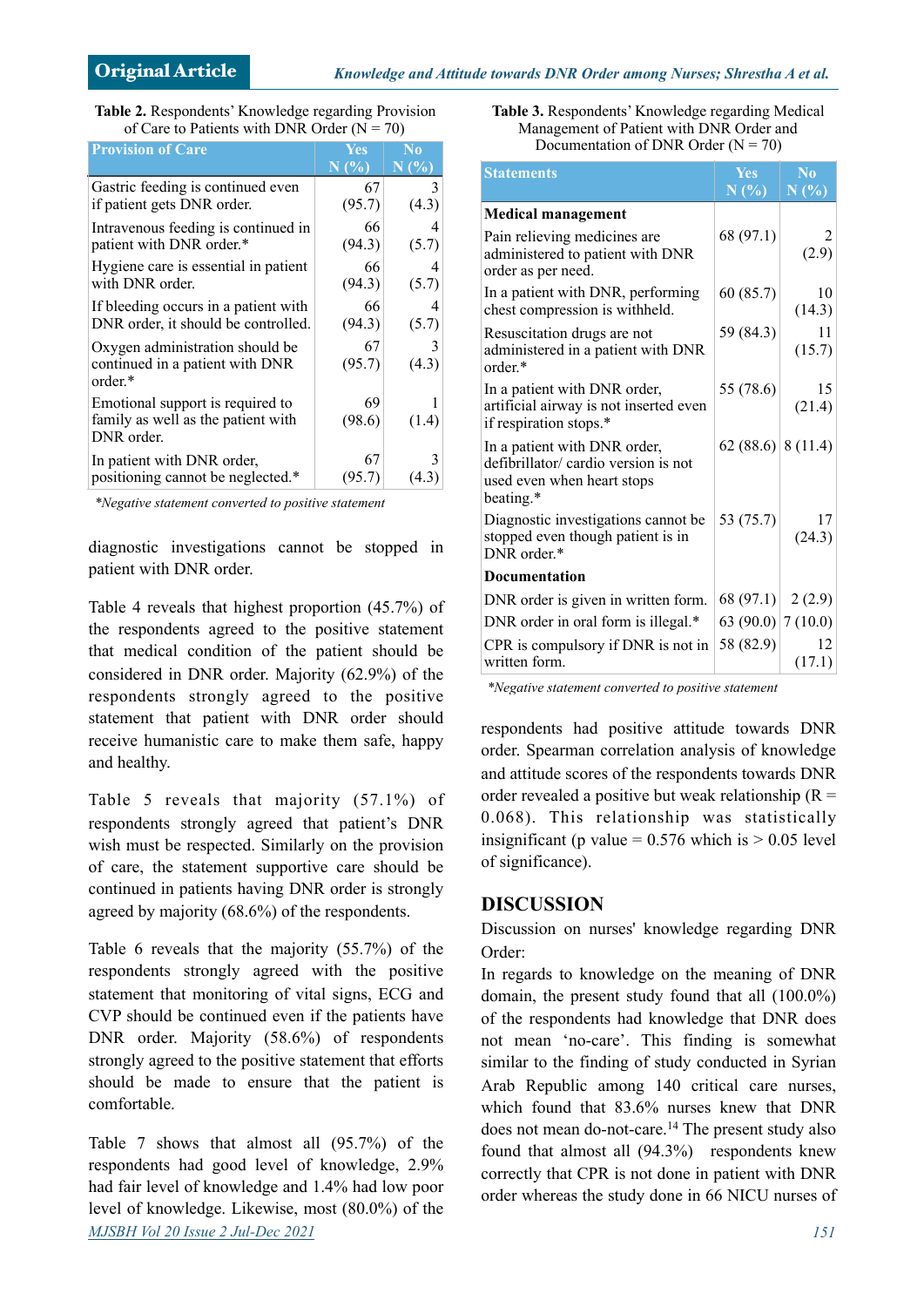**Table 4.** Respondents' Attitude towards DNR Order towards Factors influencing and Feeling about DNR Status ( $\overline{N}$  = 70)

| <b>Statements</b>                                                                                        | <b>SA</b><br>$\frac{0}{0}$ | A<br>$\frac{0}{0}$ | UD<br>$\frac{0}{0}$ | DA<br>$\frac{0}{0}$ | <b>SDA</b><br>$\frac{0}{0}$ |
|----------------------------------------------------------------------------------------------------------|----------------------------|--------------------|---------------------|---------------------|-----------------------------|
| <b>Factors</b><br>influencing DNR<br>status                                                              |                            |                    |                     |                     |                             |
| All cardiac patients<br>should have DNR<br>order*                                                        | 7.1                        | 7.1                | 10.0                | 54.3                | 21.4                        |
| Medical condition<br>of patient should be<br>considered in DNR<br>order.                                 | 32.9                       | 45.7               | 5.7                 | 12.9                | 2.9                         |
| Every critically ill<br>patient should have<br>DNR order.*                                               | 10.0                       | 15.7               | 15.7                | 50.0                | 8.6                         |
| End stage of cancer<br>should be a reason<br>for DNR orders.                                             | 45.7                       | 34.3               | 4.3                 | 15.7                |                             |
| Feeling<br>surrounding DNR<br>status                                                                     |                            |                    |                     |                     |                             |
| It is depressing to<br>find patient in DNR<br>status. $*$                                                | 8.6                        | 38.6               | 31.4                | 15.7                | 5.7                         |
| Powerlessness is<br>felt by the nurse<br>while looking at the<br>family of DNR<br>patient.*              | 5.7                        | 44.3               | 18.6                | 22.9                | 8.6                         |
| Death of young<br>adult patient with<br>DNR order is<br>frustrating.*                                    | 34.3                       | 48.6               | 12.9                | 4.3                 |                             |
| Patients with DNR<br>order should receive<br>humanistic care to<br>make them safe,<br>happy and healthy. | 62.9                       | 27.1               | 5.7                 | 4.3                 |                             |

*\*Negative statement*

*Keys: SA = Strongly Agree, A = Agree, UD =* 

*Undecided, DA = Disagree and SDA = Strongly* 

an academic university hospital in the North Eastern United States found that only 24.2% nurses knew correctly the meaning of DNR as withholding CPR only.15

Regarding the nurses' knowledge about decision making process domain the present study revealed that majority (68.6%) of the respondents had the knowledge that DNR order cannot be overruled and that most (81.4%) of them had the knowledge that they are obligated to initiate CPR if there is no DNR designation. These findings are much higher **Table 5.** Respondents' Attitude on DNR Order related to Decision Making and Provision of Care  $(N = 70)$ 

| <b>Statements</b>                                                                                                                                 | <b>SA</b><br>$\frac{1}{2}$ | $A\%$ | UD <sub>9</sub> | DA<br>$\frac{0}{0}$ | SDA<br>$\frac{0}{0}$ |
|---------------------------------------------------------------------------------------------------------------------------------------------------|----------------------------|-------|-----------------|---------------------|----------------------|
| <b>Decision Making</b>                                                                                                                            |                            |       |                 |                     |                      |
| DNR status of the<br>patient should be<br>determined before<br>emergency                                                                          | 52.9                       | 28.6  | 7.1             | 8.6                 | 2.9                  |
| situation arise.<br>Obtaining the<br>patient's / family's<br>wish for DNR<br>order is the<br>physician's<br>responsibility.*                      | 45.7                       | 37.1  | 5.7             | 8.6                 | 2.9                  |
| Patient's DNR wish<br>must be respected.                                                                                                          | 57.1                       | 38.6  | 1.4             | 1.4                 | 1.4                  |
| Even if there is a<br>minor chance of<br>prolongation of<br>life, every possible<br>procedure should<br>be applied to<br>recover the<br>patient.* | 35.7                       | 44.3  | 11.4            | 5.7                 | 2.9                  |
| The nurse can<br>recommend DNR<br>order.                                                                                                          | 10.0                       | 32.9  | 27.1            | 21.4                | 8.6                  |
| <b>Provision of Care</b>                                                                                                                          |                            |       |                 |                     |                      |
| Patients with DNR<br>should receive less<br>care than other<br>patients.*                                                                         | 5.7                        | 8.6   | 1.4             | 28.6                | 55.7                 |
| Patient with DNR<br>order require no<br>emotional<br>support.*                                                                                    | 5.7                        | 5.7   | 1.4             | 25.7                | 61.4                 |
| Supportive care<br>should be<br>continued in<br>patients with DNR<br>order.                                                                       | 68.6                       | 18.6  | 4.3             | 7.1                 | 1.4                  |

*\*Negative statement*

*Keys: SA = Strongly Agree, A = Agree, UD =* 

*Undecided, DA = Disagree and SDA = Strongly* 

than the findings of the study conducted in North Eastern United States where only 28.8% of the respondents answered DNR cannot be overruled and 57.6% answered that they are obligated to initiate CPR if there is no DNR designation.<sup>15</sup> These variations in findings may be probably due to difference in study setting. Similarly this study revealed that 87.1% respondents stated that for placing DNR order, patient's wish is necessary. A somewhat similar finding was reported in a study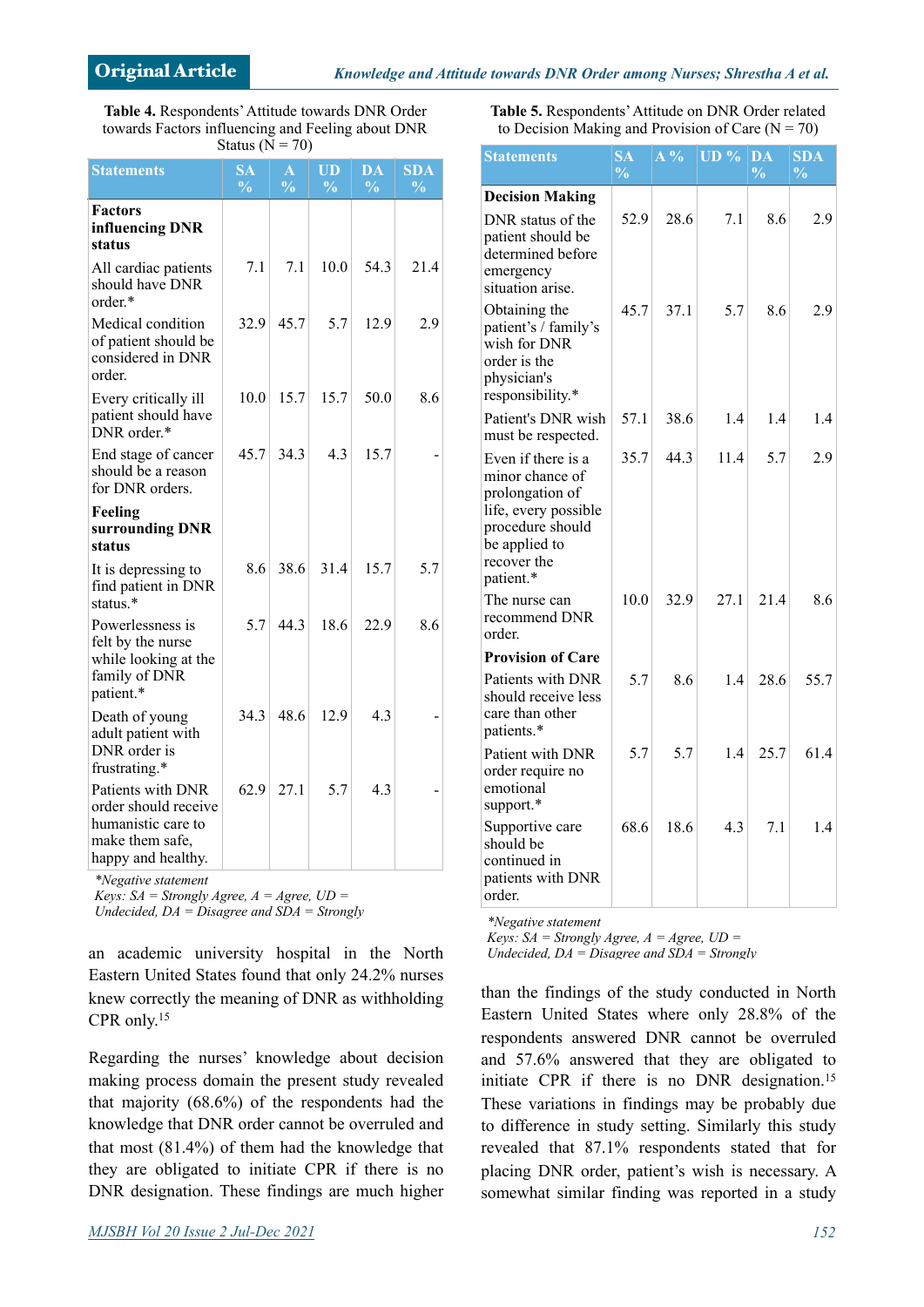**Table 6.** Respondents' Attitude on DNR Order regarding Medical Management of Patient and with DNR Order and Strategies to help them  $(n = 70)$ 

| <b>Statements</b>                                                                                         | SA<br>$\frac{0}{0}$ | $\overline{A} \overline{\frac{0}{0}}$ | UD<br>$\frac{0}{0}$ | DA<br>$\frac{0}{0}$ | SDA<br>$\frac{0}{0}$ |
|-----------------------------------------------------------------------------------------------------------|---------------------|---------------------------------------|---------------------|---------------------|----------------------|
| <b>Medical</b><br><b>Management of</b><br><b>Patient with DNR</b><br>Order                                |                     |                                       |                     |                     |                      |
| Ventilator support<br>should be continued in<br>the patient.                                              | 38.6                | 17.1                                  | 12.9                | 20.0                | 11.4                 |
| Analgesic therapy<br>should be initiated /<br>continued.                                                  | 51.4                | 37.1                                  | 7.1                 | 1.4                 | 2.9                  |
| Total parenteral<br>nutrition should be<br>stopped.*                                                      | 2.9                 | 8.6                                   | 7.1                 | 35.7                | 45.7                 |
| Antibiotics and blood<br>products should be<br>administered if patient<br>needs.                          | 48.6                | 40.0                                  | 7.1                 | 2.9                 | 1.4                  |
| Monitoring of vital<br>signs, ECG and CVP<br>should be continued<br>even if the patient had<br>DNR order. | 55.7                | 35.7                                  | 2.9                 | 2.9                 | 2.9                  |
| Specimen collection<br>for different<br>investigation is<br>appropriate for such<br>patient.              | 37.1                | 38.6                                  | 10.0                | 11.4                | 2.9                  |
| Performing diagnostic<br>imaging in patients<br>with DNR order can<br>be fruitful.                        | 12.9                | 38.6                                  | 20.0                | 17.1                | 11.4                 |
| <b>Strategies to Help</b><br><b>Deal with Patient</b><br>with DNR Order                                   |                     |                                       |                     |                     |                      |
| Efforts should be<br>made to ensure that<br>the patient is<br>comfortable.                                | 58.6                | 34.3                                  | 4.3                 | 2.9                 | 17.1                 |
| DNR order means<br>patient is already<br>prepared to die so can<br>be left to die alone.*                 | 7.1                 | 10.0                                  | 7.1                 | 32.9                | 42.9                 |
| Assuring patient that<br>his condition will<br>improve is essential.                                      | 17.1                | 30.0                                  | 28.6                | 14.3                | 10.0                 |

*\*Negative statement*

*Keys: SA = Strongly Agree, A = Agree, UD = Undecided, DA = Disagree and SDA = Strongly* 

conducted among 365 nurses in Addis Ababa, Ethiopia which found that 66.0% of the respondents had the knowledge that "terminally ill patients have the right to choose DNR".16

**Table 7.** Respondent's Level of Knowledge and Attitude regarding DNR order  $(n = 70)$ 

| <i><b>Variables</b></i>                | <b>Frequency</b> | $\frac{0}{0}$ |
|----------------------------------------|------------------|---------------|
| <b>Level of Knowledge</b>              |                  |               |
| Poor level $(< 50\%$ score)            |                  | 1.4           |
| Fair level (50 - 74% score)            | 2                | 29            |
| Good level ( $\geq$ 75% score)         | 67               | 95.7          |
| <b>Level of Attitude</b>               |                  |               |
| Negative attitude ( $\leq 60\%$ score) | 14               | 20.0          |
| Positive attitude ( $\geq 60\%$ score) | 56               | 80.0          |

In regards to nurses' knowledge regarding provision of care domain, the findings of the present study revealed that almost all (98.7%) of the respondents knew that emotional support is required to families as well as the patients with DNR order. It is somewhat consistent with the finding of the study conducted in Syrian Arab Republic where 82.1% respondents knew that emotional support is essential.<sup>14</sup>

In regards to nurses' knowledge on medical management and documentation domains in the present study, 97.1% of the respondents knew pain relieving medicines are administered to patients with DNR order as per need and same percentage of the respondents knew that DNR order is given in written form. Somewhat similar results were found in the study conducted in Syrian Arab Republic where 74.6% of the respondents knew about pain medications and 94.3% knew that DNR order is in written form <sup>14</sup>

#### Attitude on DNR Order:

Regarding the attitude towards factors influencing DNR order and feeling surrounding DNR status domains, 78.6% of the respondents in the present study agreed that medical condition of the patient should be considered in DNR order which is consistent with the findings of study conducted in Syrian Arab Republic.14 Similarly, the findings of the present study showed that majority (58.6%) of respondents disagreed to the negative statement that every critically ill patient should have DNR order. Whereas the study conducted among 140 nurses in Syrian Arab Republic found that only 38.7% of the respondents disagreed with the statement.<sup>14</sup> This discrepancy may be due to cultural differences. Less than half (47.2%) proportion of the respondents in present study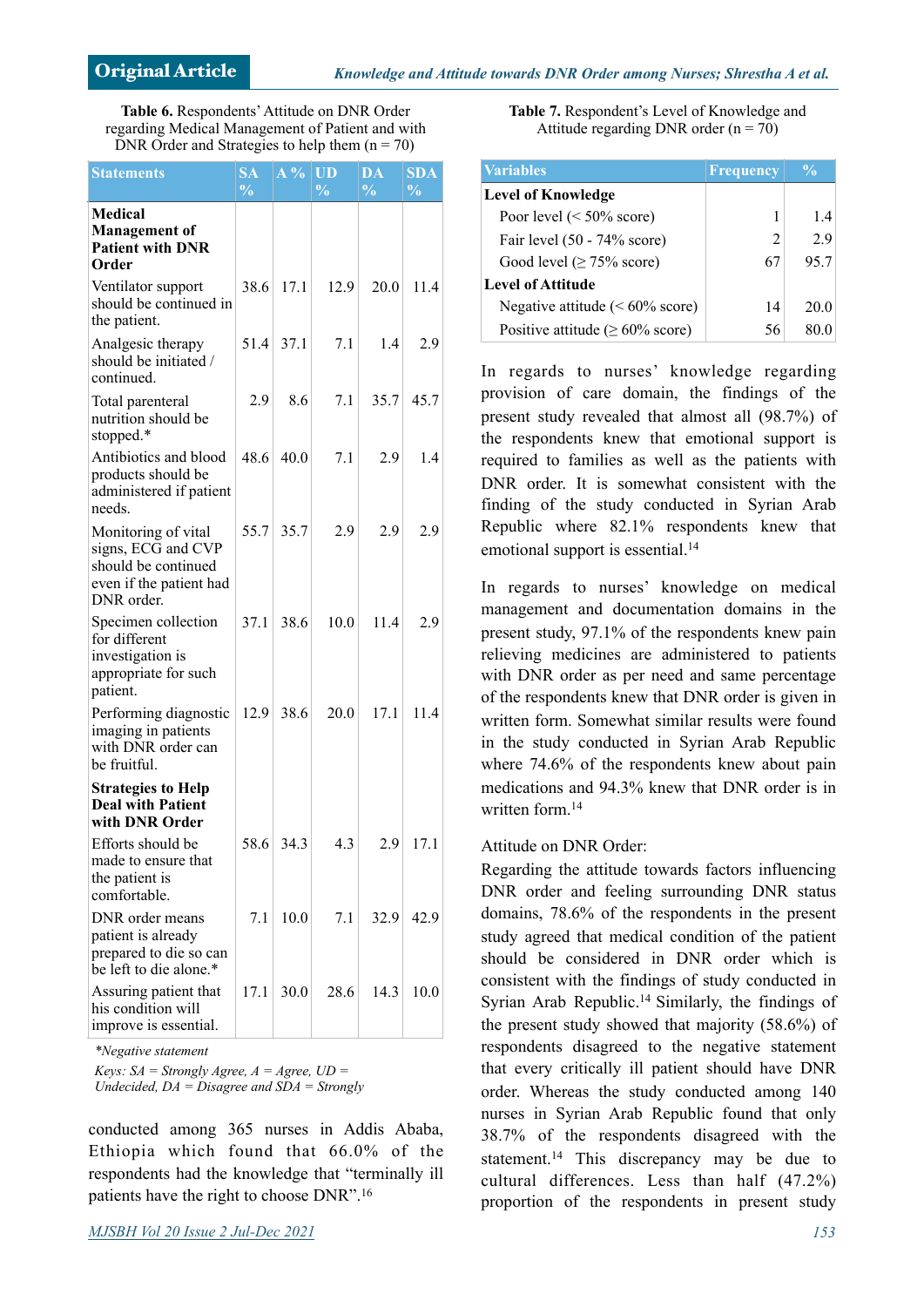agreed to the negative statement that it is depressing to find patient in DNR order which is somewhat similar to the finding of the study in Syrian Arab Republic where 35.0% of respondents always found the situation as depressing.14 Similarly, 50.0% of the respondents in the present study agreed to the negative statement "powerless is felt by the nurses while looking at the family of DNR patient". This finding is higher than the finding of the study done among nurses of a university hospital in North Eastern United States where  $35.7\%$  of the respondents felt powerlessness.15

About the attitude related to decision making and provision of care domains, majority (57.1%) of the respondents in this study strongly agreed that patient's DNR wish must be respected. Somewhat similar finding was reported in the study done in Addis Ababa, Ethiopia where 66.0% agreed that patient's right for not to resuscitate (DNR) should be respected.16 Likewise 77.1% of the respondents in the present study disagreed to the negative statement that patient with DNR order require no emotional support which is supported by the study conducted in Syrian Arab Republic where the respondents considered emotional support as essential for patient with DNR order.<sup>14</sup>

In regards to attitude related to medical management and strategies to deal with patients with DNR order domains, the majority (55.7%) of respondents in the present study agreed that ventilator support should be continued in the patient with DNR order. This finding is lower than that in the study conducted Syrian Arab Republic where  $78.6\%$  agreed with the statement.<sup>14</sup> In the present study, most (81.4%) of the respondents disagreed to the negative statement that total parenteral nutrition (TPN) should be stopped in patients with DNR order which is in contrast to the findings of the study in Syrian Arab Republic where only 23.6% disagreed that TPN should be stopped.14 The disparity in findings may be due to difference in cultural background of the respondents.

In the present study majority (75.7%) of the respondents agreed that, specimen collection for different investigation in patient with DNR order is appropriate. Likewise, 51.5% of respondents agreed that performing diagnostic imaging can be fruitful and 75.8% disagreed to the negative statement that DNR order means patient is already prepared to die. These findings are supported by the study conducted in Syrian Arab Republic where 53.6% of the respondents agreed that specimen collection for different investigation is appropriate, 51.4% of the respondents agreed that performing diagnostic imaging in patient with DNR can be fruitful and 69.7% of the respondents responded that they always make sure patient does not die alone.14

Correlation between knowledge regarding and attitude towards DNR order:

On the whole almost all (95.7%) respondents in this study had good knowledge and most (80.0%) had positive attitude towards DNR. This may be probably because the respondents in this study were from tertiary level hospital which is also a teaching hospital. In regards to relationship between knowledge and attitude towards DNR this study found a positive but insignificant correlation (Spearman's  $\rho = 0.068$ ). This finding is somewhat similar to the findings of a study done among health care workers of palliative care in Southern Phillipines which found a low positive correlation between knowledge and attitude towards palliative care with Spearman's  $\rho = 0.40$ <sup>17</sup>

# **CONCLUSIONS**

Based on the findings of the study it is concluded that nurses of the tertiary level hospital have good knowledge and positive attitude towards DNR order. The findings of the study might help hospital authority to incorporate such environment in the hospitals that promotes and maintains the knowledge and attitude among nurses towards end of life care and DNR order which will facilitate in quality dignified patient care. This study also recommends the need for the replication study to confirm the nature of relationship between knowledge and attitude components of DNR care.